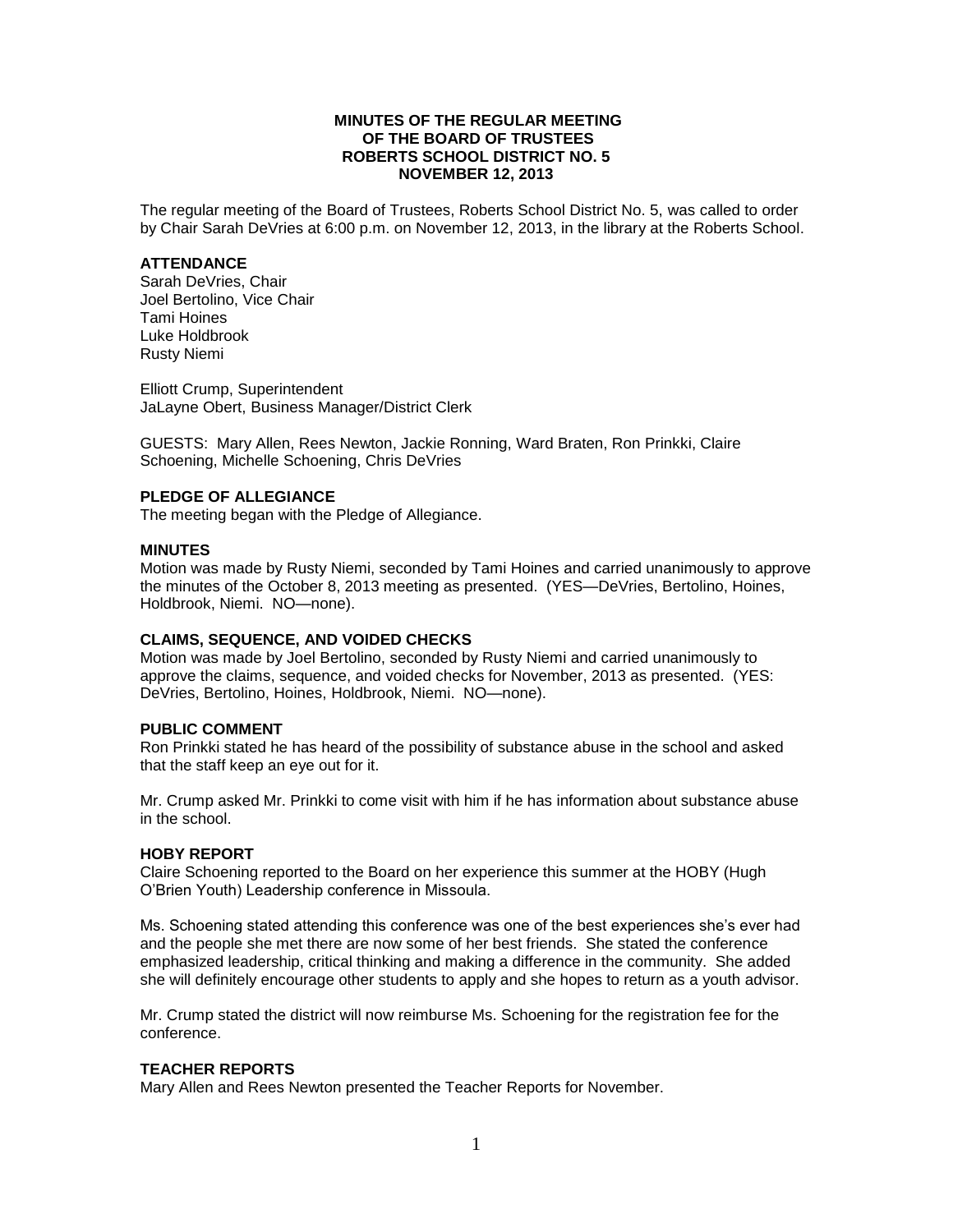Mrs. Allen stated this year she is teaching German at the junior high level, newspaper with Mr. Begger, overseeing some online classes, as well as library.

Mrs. Allen stated this summer she opened the library and helped the Boys and Girls Club on the one day a week they were here in Roberts. She stated instead of taking a stipend for her work, the club sent money to the school to be used for the library and she would like to use some of it to purchase an accelerated reading program for the elementary. She added the elementary teachers have used the program before and are excited about having access to it again.

Mrs. Allen stated the money from the Boys and Girls Club should be sufficient to keep the program going for about three years.

Mrs. Newton stated in the third/fourth grade, she really likes using the Story Town program for reading and is excited about having the accelerated reading program. She outlined the math and science programs and stated because she feels writing is so important, her students are writing all the time.

Mrs. Newton stated she is very happy with her experience in Roberts and the students are awesome.

## **PERSONNEL**

COACHING RECOMMENDATIONS – Mr. Crump made the following coaching recommendations:

George Nelson, Head High School Girls Basketball Coach at a stipend of \$2900.

Motion was made by Rusty Niemi, seconded by Joel Bertolino and carried unanimously to hire George Nelson as the Head High School Girls Basketball Coach at a stipend of \$2900. (YES— DeVries, Bertolino, Hoines, Holdbrook, Niemi. NO—none).

Jené Reinhardt, Asst. High School Girls Basketball Coach at a stipend of \$1650.

Motion was made by Tami Hoines, seconded by Joel Bertolino and carried unanimously to hire Jené Reinhardt as the Asst. High School Girls Basketball Coach at a stipend of \$1650. (YES— DeVries, Bertolino, Hoines, Holdbrook, Niemi. NO—none).

Elliott Crump, Head High School Boys Basketball Coach at a stipend of \$2350.

Motion was made by Rusty Niemi, seconded by Tami Hoines and carried unanimously to hire Elliott Crump as the Head High School Boys Basketball Coach at a stipend of \$2350. (YES— DeVries, Bertolino, Hoines, Holdbrook, Niemi. NO—none).

Jon Croft, Asst. High School Boys Basketball Coach at a stipend of \$1650. (YES—DeVries, Bertolino, Hoines, Holdbrook, Niemi. NO—none).

SUBSTITUTE TEACHER/BUS DRIVER – Mr. Crump recommended the Board add Yichun (Linda) Lin to the substitute teacher list.

Motion was made by Joel Bertolino, seconded by Tami Hoines and carried unanimously to add Yichun (Linda) Lin to the district's substitute teacher list.

Mr. Crump recommended the Board add Tom Davis to the substitute teacher and substitute bus driver list.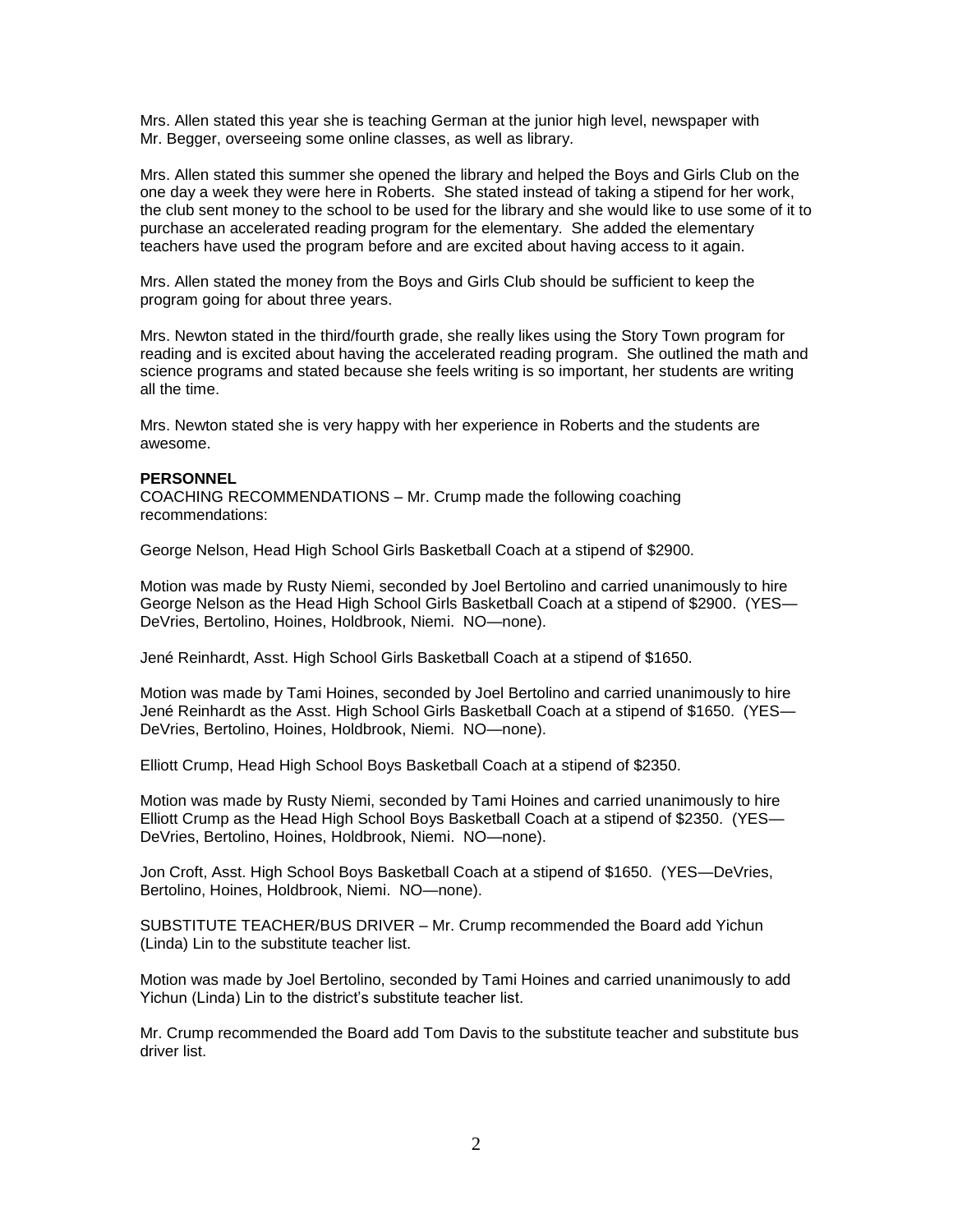Motion was made by Rusty Niemi, seconded by Joel Bertolino and carried unanimously to add Tom Davis to the substitute teacher and substitute bus driver lists. (YES—DeVries, Bertolino, Hoines, Holdbrook, Niemi. NO—none).

SPECIAL EDUCATION – Mr. Crump stated he has talked with Crystal Wright about when she will be returning from maternity leave and anticipates she will come in two days a week beginning in December. He stated he hasn't brought in a full-time substitute for Mrs. Wright but Amanda Smith, who would normally work five hours per day, is working an extra three hours per day to fill in for Mrs. Wright. He stated he would like to pay Mrs. Smith \$15.00 per hour for those three hours instead of the regular \$13.17 paid to an aide.

Motion was made by Rusty Niemi, seconded by Tami Hoines and carried unanimously to pay Amanda Smith \$15.00 per hour for the additional three hours per day she works to fill in for Mrs. Wright. (YES—DeVries, Bertolino, Hoines, Holdbrook, Niemi. NO—none).

## **NEW BUSINESS**

REQUEST FOR USE OF PARKING LOT – Mr. Crump stated Black Sheep Tees has requested the use of the parking lot during the Iron Horse Rodeo in Red Lodge next summer. He stated the owner would like a site somewhere outside Red Lodge to set up his tent and would need access to power and space in the parking lot by the highway. He added he is willing to donate \$1500 to the school for the use.

Mr. Crump recommended the Board approve the request.

Mr. Bertolino asked if there is a liability issue.

Mr. Niemi asked if we need to see if any of the surrounding businesses have a problem with the request.

Mr. Crump stated he'll contact the insurance company and report back next month.

CHRISTMAS/WINTER HOLIDAY EVENT – Mr. Crump asked for approval of the staff Christmas party at the Roberts Café at an expense of no more than \$900. He stated last year the Board gave permission for Mrs. Obert to issue a check to the café the day after the event and asked if that could be done again.

Motion was made by Luke Holdbrook, seconded by Joel Bertolino to approve the staff Christmas at the Roberts Café at an expense of no more than \$900.00 and to authorize Mrs. Obert to issue payment to the café the next day. (YES—DeVries, Bertolino, Hoines, Holdbrook, Niemi. NO none).

TECHNOLOGY REPLACEMENT – Mr. Crump asked for approval for purchasing two new projectors, one for the social studies room and one for the math room, at a cost of \$4105.00.

Motion was made by Joel Bertolino, seconded by Rusty Niemi and carried unanimously to approve the purchase of two new projectors at a cost of \$4105.00. (YES—DeVries, Bertolino, Hoines, Holdbrook, Niemi. NO—none).

FOOTBALL CO-OP – Mr. Crump reported Fromberg and Belfry are considering entering into a co-op for all sports, which would eliminate our football co-op with Fromberg as the MHSA won't allow us to have a three-school football co-op. He stated he would keep the Board advised of any updates.

## **OLD BUSINESS**

MISCELLANEOUS – Ms. DeVries asked about the status of the new bus. Mr. Crump stated it should be here soon.